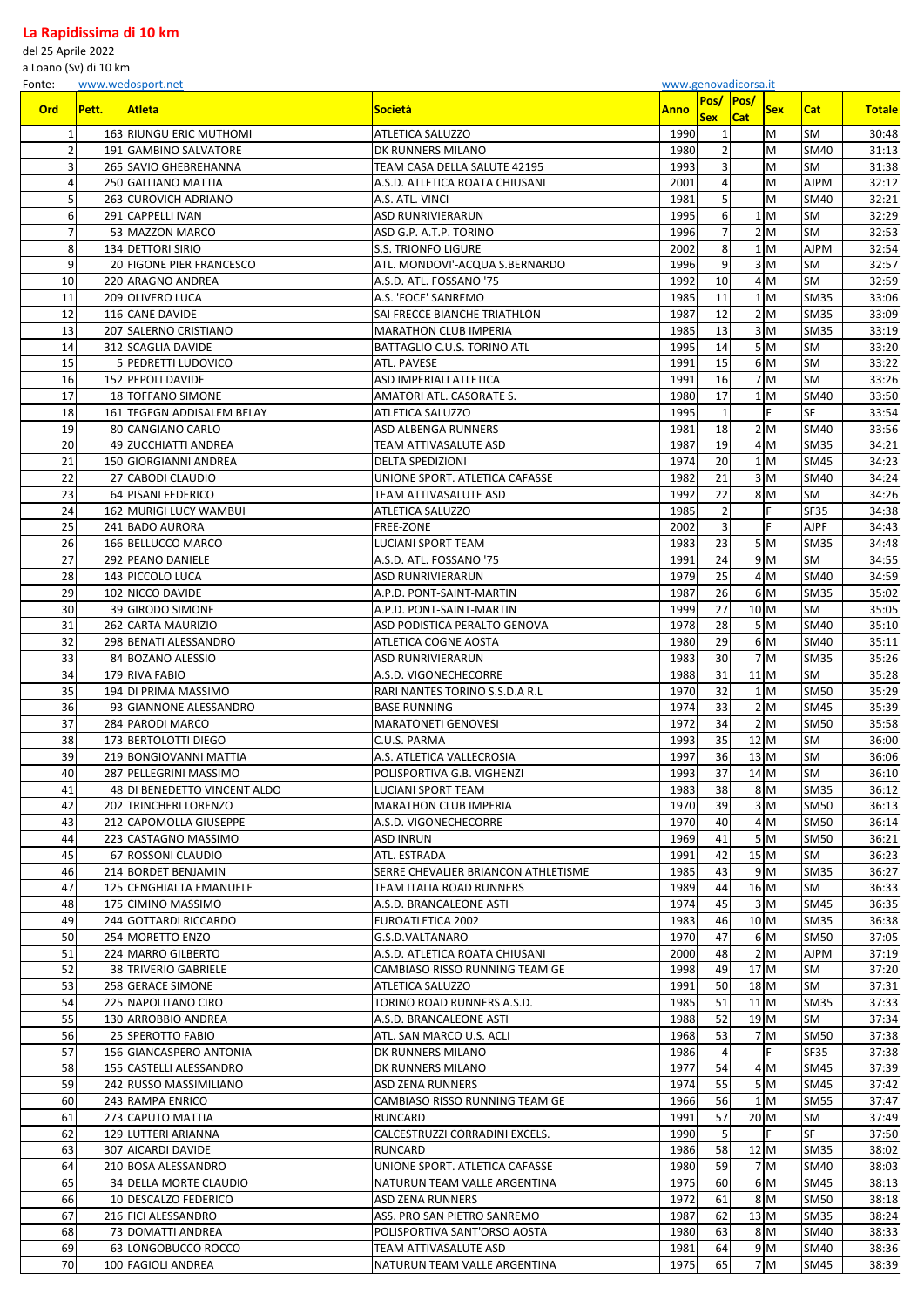| 71  | 221 DI PALMA EMANUELE       | A.S.D. PODISTICA TORINO            | 1981 | <b>66</b>      | 10 M             | <b>SM40</b>                             | 38:48          |
|-----|-----------------------------|------------------------------------|------|----------------|------------------|-----------------------------------------|----------------|
| 72  | 56 ARICO STEFANO            | G.A.U. GIOVANI AMICI UNITI         | 1988 | 67             | $21$ M           | <b>SM</b>                               | 38:51          |
| 73  | 176 REY JEROME              | POLISPORTIVA SANT'ORSO AOSTA       | 1979 | 68             | $11$ M           | <b>SM40</b>                             | 38:54          |
| 74  | 226 CHUC LAURENT            | A.P.D. PONT-SAINT-MARTIN           | 1984 | 69             | $14 \, M$        | <b>SM35</b>                             | 38:55          |
| 75  | 140 PEYRONE FRANCESCO       |                                    | 1989 | 70             | 22 M             | SM                                      |                |
|     |                             | ATL. MONDOVI'-ACQUA S.BERNARDO     |      |                |                  |                                         | 39:01          |
| 76  | 117 BUCCA SIMONE            | ASD GIANNONERUNNING CIRCUIT        | 1996 | 71             | 23 M             | <b>SM</b>                               | 39:01          |
| 77  | 285 FOTI GIORGIO            | TORINO ROAD RUNNERS A.S.D.         | 1992 | 72             | $24$ M           | <b>SM</b>                               | 39:07          |
| 78  | 71 D'APRILE GIUSEPPE        | POLISPORTIVA SANT'ORSO AOSTA       | 1974 | 73             | 8M               | <b>SM45</b>                             | 39:11          |
| 79  | 54 CAVALLERA NICOL ALBINA   | ASD G.P. A.T.P. TORINO             | 1979 | 6 <sup>1</sup> | $1$ F            | <b>SF40</b>                             | 39:13          |
| 80  | 195 SASSO ROBERTO           | A.S.D. BISCEGLIE RUNNING           | 1992 | 74             | $25$ M           | SM                                      | 39:14          |
| 81  | 165 GUADAGNINI BRUNO        | PODISTICA SAVONESE                 | 1956 | 75             |                  | 1 <sub>M</sub><br><b>SM65</b>           | 39:25          |
| 82  | 193 BORELLO ANDREA          | ATL. MONDOVI'-ACQUA S.BERNARDO     | 1981 | 76             | 12 M             | <b>SM40</b>                             | 39:32          |
| 83  | 253 COLTELLA ALESSANDRO     | RARI NANTES TORINO S.S.D.A R.L     | 1971 | 77             | 9M               | <b>SM50</b>                             | 39:34          |
|     |                             | G.S.R. FERRERO A.S.D.              | 1982 | $\overline{7}$ | 2 F              | <b>SF40</b>                             |                |
| 84  | 105 CASETTA ROMINA          |                                    |      |                |                  |                                         | 39:34          |
| 85  | 79 VADONE PATRIZIO          | ASD RUNRIVIERARUN                  | 1976 | 78             |                  | 9M<br><b>SM45</b>                       | 39:35          |
| 86  | 222 RICCA ALBERTO           | ASD GRUPPO PODISTI ALBESI          | 1971 | 79             | 10 M             | <b>SM50</b>                             | 39:35          |
| 87  | 174 BERTONE MANUEL          | <b>RUNNING OLTREPO'</b>            | 1981 | 80             | 13 M             | <b>SM40</b>                             | 39:39          |
| 88  | 190 ISOLICA ANDREA          | ATLETICA CERIALE SAN GIORGIO       | 1973 | 81             | 10 M             | <b>SM45</b>                             | 39:48          |
| 89  | 159 GHISIO MASTEWAL         | <b>ATLETICA SALUZZO</b>            | 1999 | 8 <sup>1</sup> | $1$ F            | SF                                      | 39:55          |
| 90  | 62 FORLEO ROCCO TIZIANO     | G.S. MARATONETI CASSANO M.GO       | 1973 | 82             | $11$ M           | <b>SM45</b>                             | 40:00          |
| 91  | 257 CARDONE LUCA            | ATL. MONDOVI'-ACQUA S.BERNARDO     | 1978 | 83             | 14 M             | <b>SM40</b>                             | 40:21          |
| 92  | 114 HERO LAILA FRANCESCA    | ATLETICA ARCOBALENO SAVONA         | 1980 | $\overline{9}$ | 3 F              | <b>SF40</b>                             | 40:24          |
|     |                             |                                    |      |                |                  |                                         |                |
| 93  | 133 CARLI MAURIZIO          | <b>ATLETICA LEVANTE</b>            | 1965 | 84             | 2 M              | <b>SM55</b>                             | 40:29          |
| 94  | 132 MASCELLI LUCA           | <b>GUBBIO RUNNERS</b>              | 1972 | 85             | $11$ M           | <b>SM50</b>                             | 40:30          |
| 95  | 206 CAROLLO CARLO           | G.S. ERMENEGILDO ZEGNA             | 1996 | 86             | $26$ M           | SM                                      | 40:33          |
| 96  | 28 VASONE SARA              | OLIMPIATLETICA                     | 1986 | 10             | $1$ F            | <b>SF35</b>                             | 40:36          |
| 97  | 300 PASTORINO CLAUDIO       | <b>GOLFO DIANESE ULTRA RUNNERS</b> | 1982 | 87             | 15 M             | <b>SM40</b>                             | 40:38          |
| 98  | 124 LAGOMARSINO SARA        | ATLETICA LEVANTE                   | 1984 | 11             | 2 F              | <b>SF35</b>                             | 40:53          |
| 99  | 289 SIRI CESARE             | CAMBIASO RISSO RUNNING TEAM GE     | 1963 | 88             |                  | 3M<br><b>SM55</b>                       | 40:55          |
| 100 | 293 GILLI STEFANO           | <b>G.S. ATLETICA RIVOLI ASD</b>    | 1984 | 89             | 15 M             | <b>SM35</b>                             | 40:55          |
| 101 | 113 PERA FRANCESCO          | G.S.D.VALTANARO                    | 1983 | 90             | 16 M             | <b>SM35</b>                             | 40:59          |
| 102 | 157 MALUGANI CELESTINA      | A.S. ATLETICA VALLECROSIA          | 1991 | 12             | 2 F              | <b>SF</b>                               | 41:04          |
|     |                             |                                    |      |                |                  |                                         |                |
| 103 | 141 SENISE FRANCESCO        | ASS. PRO SAN PIETRO SANREMO        | 1970 | 91             | 12 M             | <b>SM50</b>                             | 41:04          |
| 104 | 246 MATTONE GIUSEPPINA      | A.S.D. BOVES RUN                   | 1968 | 13             | $1$ F            | SF50                                    | 41:11          |
| 105 | 91 GHISOLFO MARCO           | <b>ASD ALBENGA RUNNERS</b>         | 1983 | 92             | $17$ M           | <b>SM35</b>                             | 41:14          |
| 106 | 213 TROCINO FRANCESCO       | <b>DELTA SPEDIZIONI</b>            | 1957 | 93             | 2 M              | <b>SM65</b>                             | 41:18          |
| 107 | 227 BARETTA PAOLO           | <b>RUNCARD</b>                     | 1971 | 94             | 13 M             | <b>SM50</b>                             | 41:18          |
| 108 | 21 FORNARA DAVIDE           | <b>LUCIANI SPORT TEAM</b>          | 1983 | 95             | 18 M             | <b>SM35</b>                             | 41:19          |
|     |                             |                                    |      |                |                  |                                         |                |
|     |                             |                                    |      |                |                  |                                         |                |
| 109 | 103 GAETA CARLO             | <b>RUNCARD</b>                     | 1995 | 96             | $27$ M           | SM                                      | 41:19          |
| 110 | 279 ZACCARIELLO GAETANO     | CAMBIASO RISSO RUNNING TEAM GE     | 1963 | 97             |                  | 4M<br><b>SM55</b>                       | 41:25          |
| 111 | 65 VERNOCCHI STEFANO        | <b>ASD ZENA RUNNERS</b>            | 1970 | 98             | 14 M             | <b>SM50</b>                             | 41:31          |
| 112 | 264 VITTON MEA ELISA        | ATLETICA COGNE AOSTA               | 1978 | 14             | 4                | <b>SF40</b>                             | 41:40          |
| 113 | 68 IEBOLE ROBERTA           | TORINO ROAD RUNNERS A.S.D.         | 1973 | 15             | $1$ F            | <b>SF45</b>                             | 41:43          |
| 114 | 251 ARAGNO LUCA             | A.S.D. ATL. FOSSANO '75            | 1995 | 99             | $28$ M           | SM                                      | 41:44          |
| 115 | 85 PETRONZI MARCO           | <b>U.S. LA SALLE GIAVENO</b>       | 1982 | 100            | 16 M             | <b>SM40</b>                             | 41:45          |
| 116 | 81 CASELLA LUCA             | <b>ASD RUNRIVIERARUN</b>           | 1983 | 101            | 19 M             | <b>SM35</b>                             | 41:50          |
| 117 | 204 BENVENUTO ANTONIO       | <b>MARATHON CLUB IMPERIA</b>       | 1961 | 102            |                  | 1 M<br>SM60                             | 42:02          |
| 118 | 75 BERTANO ADRIANO          | ASD RUNRIVIERARUN                  | 1976 | 103            | 12 M             | <b>SM45</b>                             | 42:04          |
|     |                             |                                    |      |                |                  |                                         |                |
| 119 | 145 ADINOLFI VINCENZO       | <b>ASD ATLETICA TRECATE</b>        | 1955 | 104            |                  | 3 M<br>SM65                             | 42:07          |
| 120 | 72 FUGAZZA FEDERICA         | TEAM ATTIVASALUTE ASD              | 1995 | 16             | 3 F              | <b>SF</b>                               | 42:08          |
| 121 | 302 DE MARTINO PASQUALE     | CAMBIASO RISSO RUNNING TEAM GE     | 1956 | 105            |                  | 4M<br><b>SM65</b>                       |                |
| 122 | 201 PINO CARLO              | <b>MARATHON CLUB IMPERIA</b>       | 1954 | 106            |                  | $5\overline{\mathrm{M}}$<br><b>SM65</b> | 42:18<br>42:19 |
| 123 | 147 MINGOZZI MAURO GIUSEPPE | MEZZALUNA A.P.D.                   | 1964 | 107            |                  | 5M<br><b>SM55</b>                       | 42:24          |
| 124 | 217 VIORA ELISA             | TORINO ROAD RUNNERS A.S.D.         | 1989 | 17             | 4                | <b>SF</b>                               | 42:25          |
| 125 | 167 TRAPANI DAVIDE          | <b>ASD INRUN</b>                   | 1983 | 108            | 20 M             | <b>SM35</b>                             | 42:26          |
| 126 | 187 BOERI DOMENICO LUCA     | ATLETICA CERIALE SAN GIORGIO       | 1972 | 109            | 15 M             | <b>SM50</b>                             | 42:31          |
| 127 | 69 GENTA MARCO              | A.S.D. PODISTICA TORINO            | 1979 | 110            | $17$ M           | <b>SM40</b>                             | 42:36          |
| 128 | 311 ALFIERI FABIO           | RUNCARD                            | 1979 | 111            | 18 M             | <b>SM40</b>                             | 42:37          |
| 129 |                             | QT8-RUN                            | 1978 |                | 5 F              | <b>SF40</b>                             |                |
|     | 123 POCHINTESTA ROSA        |                                    |      | 18             |                  |                                         | 42:38          |
| 130 | 153 GIUGIARIO SARA          | TORINO ROAD RUNNERS A.S.D.         | 1988 | 19             | 5 F              | SF                                      | 42:41          |
| 131 | 205 RAMOINO STEFANO         | <b>MARATHON CLUB IMPERIA</b>       | 1968 | 112            | 16 M             | <b>SM50</b>                             | 42:42          |
| 132 | 310 CORRADI ROLLA NICOLO'   | <b>ASD ZENA RUNNERS</b>            | 1985 | 113            | $21$ M           | <b>SM35</b>                             | 42:54          |
| 133 | 171 PANIZZI SIRA            | A.S. ATLETICA VALLECROSIA          | 1985 | 20             | 3 F              | <b>SF35</b>                             | 42:56          |
| 134 | 131 DEMARIA LAURA           | S.S. VITTORIO ALFIERI ASTI         | 2000 | 21             | $1$ <sup>F</sup> | <b>AJPF</b>                             | 42:57          |
| 135 | 233 BARLOCCO GABRIELE       | <b>ATLETICA CAIRO</b>              | 1961 | 114            | 2 M              | <b>SM60</b>                             | 43:01          |
| 136 | 211 PIACENZA ELISABETTA     | UNIONE SPORT. ATLETICA CAFASSE     | 1986 | 22             | 4 F              | <b>SF35</b>                             | 43:04          |
| 137 | 275 RIVERA CLARA            | <b>ATLETICA CAIRO</b>              | 1969 | 23             | 2 F              | <b>SF50</b>                             | 43:06          |
| 138 | 314 CHRISTIAN MAZZA         | RUNCARD                            | 1976 | 115            | 13 M             | <b>SM45</b>                             | 43:07          |
|     |                             |                                    |      |                |                  |                                         |                |
| 139 | 138 MULE' STEFANO           | <b>ASD TRIATHLON SAVONA</b>        | 1971 | 116            | 17 M             | <b>SM50</b>                             | 43:09          |
| 140 | 61 MINATO MARA              | AMATORI ATL. CASORATE S.           | 1974 | 24             | 2F               | <b>SF45</b>                             | 43:10          |
| 141 | 115 LONG SIMONE             | ASD G.S. POMARETTO '80             | 1982 | 117            | 19 M             | <b>SM40</b>                             | 43:13          |
| 142 | 1 CANEPA FRANCESCA          | ATLETICA SANDRO CALVESI            | 1971 | 25             | 3 F              | <b>SF50</b>                             | 43:19          |
| 143 | 198 BOERI DAVIDE            | ATLETICA CERIALE SAN GIORGIO       | 2004 | 118            |                  | 3 M<br><b>AJPM</b>                      | 43:28          |
| 144 | 59 NASO CHIARA PAOLA        | TEAM ATTIVASALUTE ASD              | 1970 | 26             | $4$ F            | <b>SF50</b>                             | 43:31          |
| 145 | 126 PERILLI ROBERTO         | ASS. PRO SAN PIETRO SANREMO        | 1966 | 119            | 6 M              | <b>SM55</b>                             |                |
| 146 | 110 NEBBIA COLOMBA ANDREA   | <b>ASD ZENA RUNNERS</b>            | 1978 | 120            | 20 M             | <b>SM40</b>                             | 43:33<br>43:42 |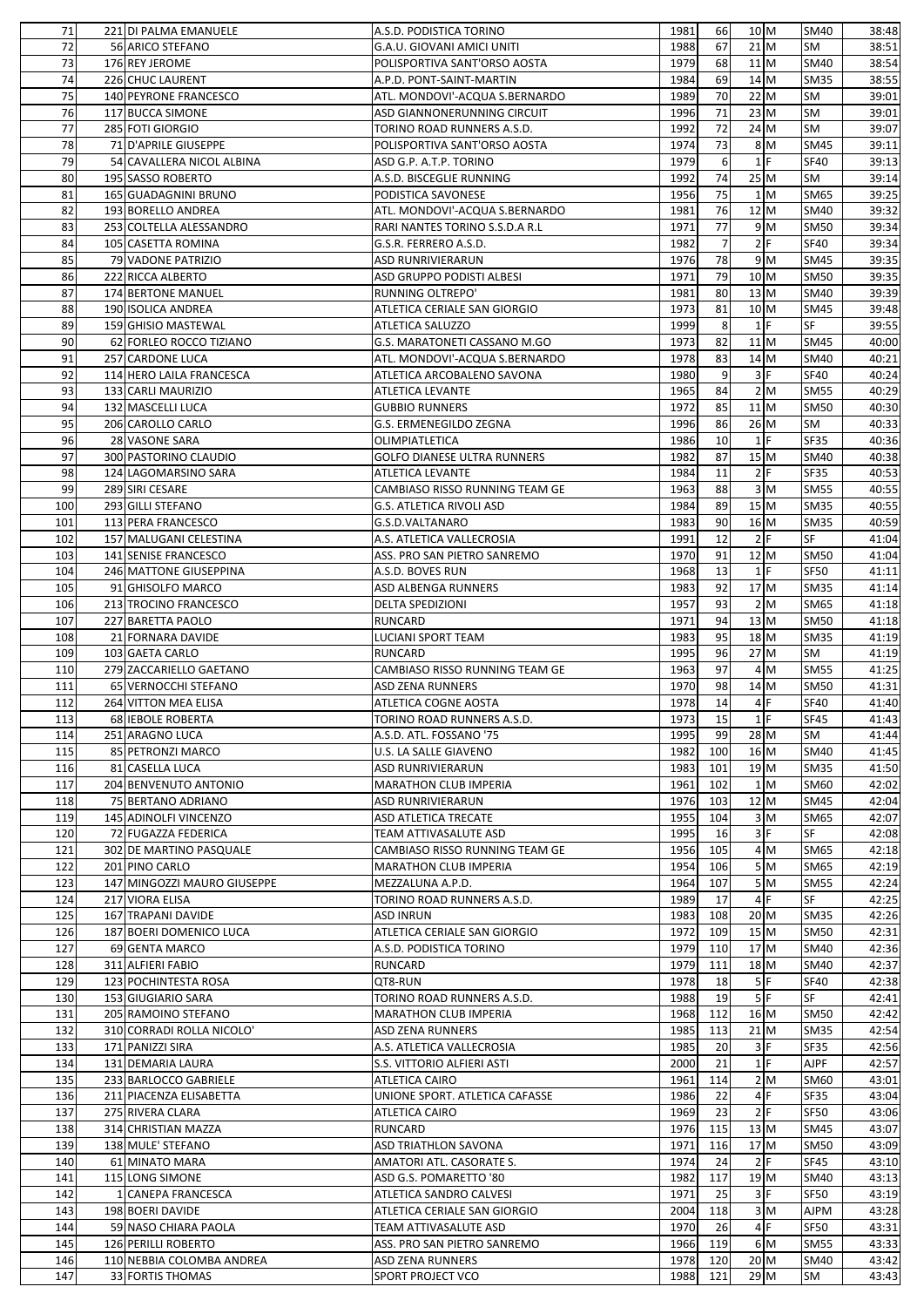| 148 | 281 FREZZA PAOLA               | <b>GRUPPO CITTA' DI GENOVA</b>     | 1969 | 27  |                                       | 5 F              | <b>SF50</b> | 43:47 |
|-----|--------------------------------|------------------------------------|------|-----|---------------------------------------|------------------|-------------|-------|
| 149 | 181 FERRARO MARCELLA           | PODISTICA SAVONESE                 | 1973 | 28  |                                       | 3 F              | <b>SF45</b> | 43:51 |
| 150 | 299 BONI CLAUDIO               |                                    |      |     | 30 M                                  |                  |             |       |
|     |                                | <b>GOLFO DIANESE ULTRA RUNNERS</b> | 1996 | 122 |                                       |                  | SM          | 43:56 |
| 151 | 306 GALLO GABRIELLA            | G.S. CASTELLANIA - GOZZANO         | 1961 | 29  |                                       | $1$ F            | <b>SF60</b> | 43:59 |
| 152 | 178 NICORA FABIO               | CAMBIASO RISSO RUNNING TEAM GE     | 1978 | 123 |                                       | $21$ M           | <b>SM40</b> | 44:03 |
| 153 | 277 BORILLO ALBERTO            | <b>RUNCARD</b>                     | 1981 | 124 | 22 M                                  |                  | <b>SM40</b> | 44:07 |
| 154 | 183 CRISTIANI PIERRE           | <b>MARATHON CLUB IMPERIA</b>       | 1973 | 125 | $14$ M                                |                  | <b>SM45</b> | 44:07 |
| 155 | 52 VACCA CAVALOTTO MATTEO      | <b>RUNCARD</b>                     | 1988 | 126 | $31$ M                                |                  | SM          | 44:10 |
|     |                                |                                    |      |     |                                       |                  |             |       |
| 156 | 122 STURLESE DAVIDE            | <b>ATLETICA LEVANTE</b>            | 1969 | 127 |                                       | 18 M             | <b>SM50</b> | 44:13 |
| 157 | 249 SALVINI RENATO             | <b>RUNNING OLTREPO'</b>            | 1973 | 128 |                                       | 15 M             | <b>SM45</b> | 44:19 |
| 158 | 32 CROTTI DANIELA              | <b>ASD ZENA RUNNERS</b>            | 1973 | 30  |                                       | $4$ F            | <b>SF45</b> | 44:41 |
| 159 | 23 MIERES PEREYRA MARIO DANIEL | <b>S.S. VITTORIO ALFIERI ASTI</b>  | 1954 | 129 |                                       | 6 M              | <b>SM65</b> | 44:48 |
|     |                                |                                    | 1971 | 130 | 19 M                                  |                  | <b>SM50</b> | 44:57 |
| 160 | 87 GUERRA CLAUDIO              | A.S.D. PODISTICA TORINO            |      |     |                                       |                  |             |       |
| 161 | 301 FENU MATTEO                | <b>RENSEN SPORT TEAM ASD</b>       | 1991 | 131 | 32 M                                  |                  | <b>SM</b>   | 44:57 |
| 162 | 239 PASSERA RACHELE            | <b>SPORT PROJECT VCO</b>           | 1998 | 31  |                                       | $6$ F            | SF          | 44:57 |
| 163 | 2 FOLINO ROBERTO               | <b>EMOZIONI SPORT TEAM A.S.D.</b>  | 1965 | 132 |                                       | 7 <sup>nd</sup>  | <b>SM55</b> | 45:06 |
| 164 | 121 TESTA ALESSANDRA           | CAMBIASO RISSO RUNNING TEAM GE     | 1973 | 32  |                                       | 5F               | <b>SF45</b> | 45:10 |
| 165 | 200 COSENZA ARMANDO            |                                    | 1970 | 133 | 20 M                                  |                  | <b>SM50</b> |       |
|     |                                | <b>MARATHON CLUB IMPERIA</b>       |      |     |                                       |                  |             | 45:11 |
| 166 | 31 GIOSCIA MAURIZIO            | <b>G.S. FULGOR PRATO SESIA</b>     | 1975 | 134 | 16 M                                  |                  | <b>SM45</b> | 45:13 |
| 167 | 94 DI FIORE VIVIANA            | <b>BASE RUNNING</b>                | 1972 | 33  |                                       | $6$ <sup>F</sup> | <b>SF50</b> | 45:21 |
| 168 | 3 CIAPPELLANO ALESSANDRO       | EMOZIONI SPORT TEAM A.S.D.         | 1972 | 135 | $21$ M                                |                  | <b>SM50</b> | 45:23 |
| 169 | 160 BALDINI GIULIA             | <b>GRUPPO CITTA' DI GENOVA</b>     | 2003 | 34  |                                       | 2 F              | <b>AJPF</b> | 45:34 |
|     |                                |                                    |      | 35  |                                       | $1$ F            |             |       |
| 170 | 74 PARISI CRISTINA             | <b>RUNCARD</b>                     | 1966 |     |                                       |                  | <b>SF55</b> | 45:37 |
| 171 | 101 DI FIORE SAMUELE           | NATURUN TEAM VALLE ARGENTINA       | 1984 | 136 | 22 M                                  |                  | <b>SM35</b> | 45:43 |
| 172 | 158 LAZZARONI EMILIO           | ATL. AMBROSIANA                    | 1954 | 137 |                                       | 7M               | <b>SM65</b> | 45:47 |
| 173 | 215 ABRATE GIOVANNI            | PODISTICA SAVONESE                 | 1962 | 138 |                                       | 3 M              | <b>SM60</b> | 45:55 |
| 174 | 185 BELARDELLI CHIARA          | G. S. D. GENZIANELLA               | 1980 | 36  |                                       | $6$ F            | <b>SF40</b> | 45:58 |
|     |                                |                                    |      |     |                                       |                  |             |       |
| 175 | 286 GRANDI GIORGIO             | <b>RUNCARD</b>                     | 1968 | 139 | 22 M                                  |                  | <b>SM50</b> | 46:03 |
| 176 | 41 ANDERSSON HANS CONNY        | <b>ASD RUNRIVIERARUN</b>           | 1960 | 140 |                                       | 4 M              | <b>SM60</b> | 46:04 |
| 177 | 50 BRIGNONE MAURO              | ATLETICA CERIALE SAN GIORGIO       | 1962 | 141 |                                       | 5 M              | <b>SM60</b> | 46:05 |
| 178 | 313 PERA ENRICA                | <b>RUNCARD</b>                     | 1984 | 37  |                                       | 5 F              | <b>SF35</b> | 46:06 |
| 179 | 269 ODASSO ANDREA              | G.S.D.VALTANARO                    | 1983 | 142 |                                       | 23 M             | <b>SM35</b> | 46:07 |
|     |                                |                                    |      |     |                                       |                  |             |       |
| 180 | 268 CERIOTTI GIAMPAOLO         | <b>ASD ALBENGA RUNNERS</b>         | 1964 | 143 |                                       | 8M               | <b>SM55</b> | 46:12 |
| 181 | 240 PASSERA ENRICO             | <b>SPORT PROJECT VCO</b>           | 1964 | 144 |                                       | 9M               | <b>SM55</b> | 46:16 |
| 182 | 247 PERATA ROSELLA             | PODISTICA SAVONESE                 | 1968 | 38  |                                       | $7$ F            | <b>SF50</b> | 46:35 |
| 183 | 97 TARSI BARBARA               | NATURUN TEAM VALLE ARGENTINA       | 1979 | 39  |                                       | 7F               | <b>SF40</b> | 46:38 |
| 184 | 111 SANTAGADA MATTEO           | <b>ASD ZENA RUNNERS</b>            | 1985 | 145 | $24$ M                                |                  | <b>SM35</b> | 46:44 |
|     |                                |                                    |      |     |                                       |                  |             |       |
| 185 | 120 ROTA MASSIMO               | <b>S.S. RUNNERS LOANO</b>          | 1981 | 146 |                                       | 23 M             | <b>SM40</b> | 46:45 |
| 186 | 235 ROSSI NICOLETTA            | <b>ASD ZENA RUNNERS</b>            | 1993 | 40  |                                       | 7F               | SF          | 47:05 |
| 187 | 245 DAMELE AGOSTINO            | <b>ASD RUNRIVIERARUN</b>           | 1963 | 147 | 10 M                                  |                  | <b>SM55</b> | 47:06 |
| 188 | 232 REALI ANDREA               | <b>ASD RUNRIVIERARUN</b>           | 1988 | 148 | 33 M                                  |                  | <b>SM</b>   | 47:09 |
| 189 | 192 SICONOLFI ANTONIO          | C.C.R.SPORT. ALPINI TROFARELLO     | 1964 | 149 |                                       | $11$ M           | <b>SM55</b> | 47:11 |
|     |                                |                                    |      | 150 |                                       | 12 M             | <b>SM55</b> |       |
| 190 | 308 MERLIN MASSIMO             | <b>SETTE LAGHI RUNNERS</b>         | 1963 |     |                                       |                  |             | 47:16 |
| 191 | 77 ROZZI SARA                  | <b>ASD RUNRIVIERARUN</b>           | 1985 | 41  |                                       | $6$ F            | <b>SF35</b> | 47:19 |
| 192 | 149 IORIO PAOLO                | <b>ASD ZENA RUNNERS</b>            | 1966 | 151 | 13 M                                  |                  | <b>SM55</b> | 47:23 |
| 193 | 90 CUSATO ADRIANO              | <b>ATLETICA VAL LERRONE</b>        | 1966 | 152 | $14$ M                                |                  | <b>SM55</b> | 47:24 |
| 194 | 8 GRIFFA GIANFRANCO            | A.S.D. PODISTICA TORINO            | 1969 | 153 | 23 M                                  |                  | <b>SM50</b> | 47:28 |
|     |                                |                                    |      |     |                                       | $6$ F            |             |       |
| 195 | 151 GILI MARIKA                | <b>DELTA SPEDIZIONI</b>            | 1974 | 42  |                                       |                  | <b>SF45</b> | 47:33 |
| 196 | 6 FERRARI GIANFRANCO           | EMOZIONI SPORT TEAM A.S.D.         | 1972 | 154 | $24$ M                                |                  | <b>SM50</b> | 47:35 |
| 197 | 4 CAIMO EDOARDO                | EMOZIONI SPORT TEAM A.S.D.         | 1964 | 155 | 15 M                                  |                  | <b>SM55</b> | 47:41 |
| 198 | 7 VANGELISTA ANTONIO           | <b>EMOZIONI SPORT TEAM A.S.D.</b>  | 1972 | 156 | 25 M                                  |                  | <b>SM50</b> | 47:41 |
| 199 | 95 WARBURG EMANUELE            | <b>BASE RUNNING</b>                | 1969 | 157 | $26$ M                                |                  | <b>SM50</b> | 47:43 |
|     |                                |                                    | 1973 | 158 | 17 M                                  |                  | <b>SM45</b> |       |
| 200 | 229 FIORAMONTI SILVIO          | G.S. CASTELLANIA - GOZZANO         |      |     |                                       |                  |             | 47:49 |
| 201 | 196 STAIANO ROSA               | C.C.R.SPORT. ALPINI TROFARELLO     | 1967 | 43  |                                       | 2 F              | <b>SF55</b> | 47:49 |
| 202 | 60 GORNATI STEFANO             | TEAM ATTIVASALUTE ASD              | 1972 | 159 | $27$ M                                |                  | <b>SM50</b> | 47:52 |
| 203 | 238 PAGLIERI CLAUDIO           | <b>RUNCARD</b>                     | 1965 | 160 | $16$ M                                |                  | <b>SM55</b> | 47:53 |
| 204 | 259 BELLOMI ARIANNA            | A.S.D. ATLETICA ROATA CHIUSANI     | 1992 | 44  |                                       | $8$ F            | SF          | 47:55 |
| 205 | 43 ALLIONE NAZARENA            | A.S.D. BOVES RUN                   | 1986 | 45  |                                       | 7F               | <b>SF35</b> | 48:01 |
|     |                                |                                    |      |     |                                       |                  |             |       |
| 206 | 272 VOARINO MARCELLA           | <b>RUNCARD</b>                     | 1969 | 46  |                                       | $8$ F            | <b>SF50</b> | 48:01 |
| 207 | 42 GIRAUDO ANDREA              | A.S.D. BOVES RUN                   | 1982 | 161 |                                       | $24$ M           | <b>SM40</b> | 48:02 |
| 208 | 184 LISANTI ANTONIO            | C.C.R.SPORT. ALPINI TROFARELLO     | 1973 | 162 |                                       | 18 M             | <b>SM45</b> | 48:45 |
| 209 | 37 ARIAZZI ENIO                | UNIONE SPORTIVA ALBATESE ASD       | 1952 | 163 |                                       | 1 <sub>M</sub>   | SM70+       | 48:49 |
| 210 | 29 POZZO MAXIMILIANO           | <b>ASD RUNRIVIERARUN</b>           | 1970 | 164 | $28$ M                                |                  | <b>SM50</b> | 48:56 |
|     |                                |                                    |      |     |                                       | $9$ F            |             |       |
| 211 | 30 MURARO MARIA                | <b>G.S. FULGOR PRATO SESIA</b>     | 1970 | 47  |                                       |                  | <b>SF50</b> | 48:57 |
| 212 | 82 TOCCO CHIARA                | <b>ASD RUNRIVIERARUN</b>           | 1987 | 48  |                                       | $8$ F            | <b>SF35</b> | 49:07 |
| 213 | 107 LORINI GABRIELE            | <b>ASD RUNRIVIERARUN</b>           | 1981 | 165 | 25 M                                  |                  | <b>SM40</b> | 49:07 |
| 214 | 35 GUIDOBALDI FRANCO           | UNIONE SPORT. ATLETICA CAFASSE     | 1954 | 166 |                                       | $8\vert M$       | SM65        | 49:41 |
| 215 | 99 MOCHEN MANUELA              | NATURUN TEAM VALLE ARGENTINA       | 1970 | 49  | $10$ <sup><math>\text{F}</math></sup> |                  | <b>SF50</b> | 49:51 |
|     |                                |                                    |      |     |                                       |                  |             |       |
| 216 | 276 CUNEO PAOLO                | G.S.R. FERRERO A.S.D.              | 1960 | 167 |                                       | 6 M              | <b>SM60</b> | 49:57 |
| 217 | 104 BONORA MARINA              | <b>ATLETICA VAL LERRONE</b>        | 1967 | 50  |                                       | 3 F              | <b>SF55</b> | 50:08 |
| 218 | 108 ICARDI STEFANIA            | G.S.R. FERRERO A.S.D.              | 1983 | 51  |                                       | $9$ F            | <b>SF35</b> | 50:16 |
| 219 | 283 POLESEL ANDREA             | <b>RENSEN SPORT TEAM ASD</b>       | 1971 | 168 | $29$ M                                |                  | <b>SM50</b> | 51:09 |
| 220 | 208 CALDERA RICCARDO           | <b>MARATHON CLUB IMPERIA</b>       | 1957 | 169 |                                       | 9 M              | <b>SM65</b> | 51:14 |
| 221 | 230 GUGLIELMETTI VERONICA      | G.S. CASTELLANIA - GOZZANO         | 1977 | 52  |                                       | $7$ F            | <b>SF45</b> | 51:28 |
|     |                                |                                    |      |     |                                       |                  |             |       |
|     |                                |                                    |      |     |                                       |                  |             |       |
| 222 | 177 BRUNI VALTER               | ASD PODISTICA PERALTO GENOVA       | 1957 | 170 |                                       | 10 M             | <b>SM65</b> | 51:40 |
| 223 | 218 GALPERTI FLAVIO            | C.C.R.SPORT. ALPINI TROFARELLO     | 1964 | 171 | 17 M                                  | 2 F              | <b>SM55</b> | 51:42 |